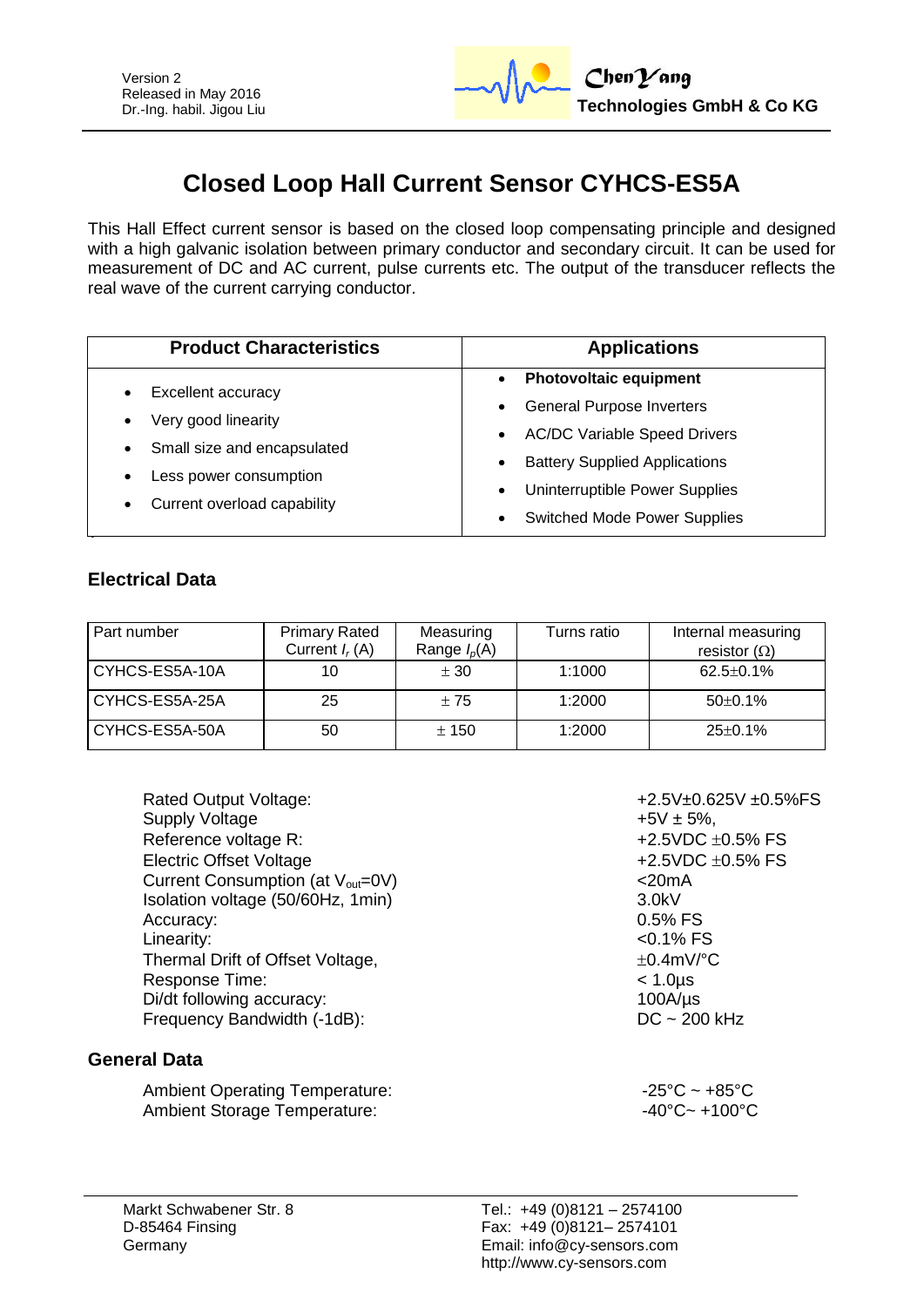

### **Relation between Input Current and Output Voltage**

Take the sensor CYHCS-ES5A-25A as sample, the relation between the input current and output voltage is shown in the table 1, Fig.1 and Fig. 2

|  |  |  | Table1. Relation between the input current and output voltage |
|--|--|--|---------------------------------------------------------------|
|  |  |  |                                                               |

| (A)<br>Input current |       | $-50$ | -25 | - 1             |      |       |       |  |
|----------------------|-------|-------|-----|-----------------|------|-------|-------|--|
| Output voltage (V)   | 0.625 | 1.25  |     | $1.875$   2.188 | 12.5 | 2.813 | 3.125 |  |



**Fig. 1** Relation between the input current (DC) and output voltage (DC)



**Fig. 2** Relation between the input current (AC) and output voltage (AC)